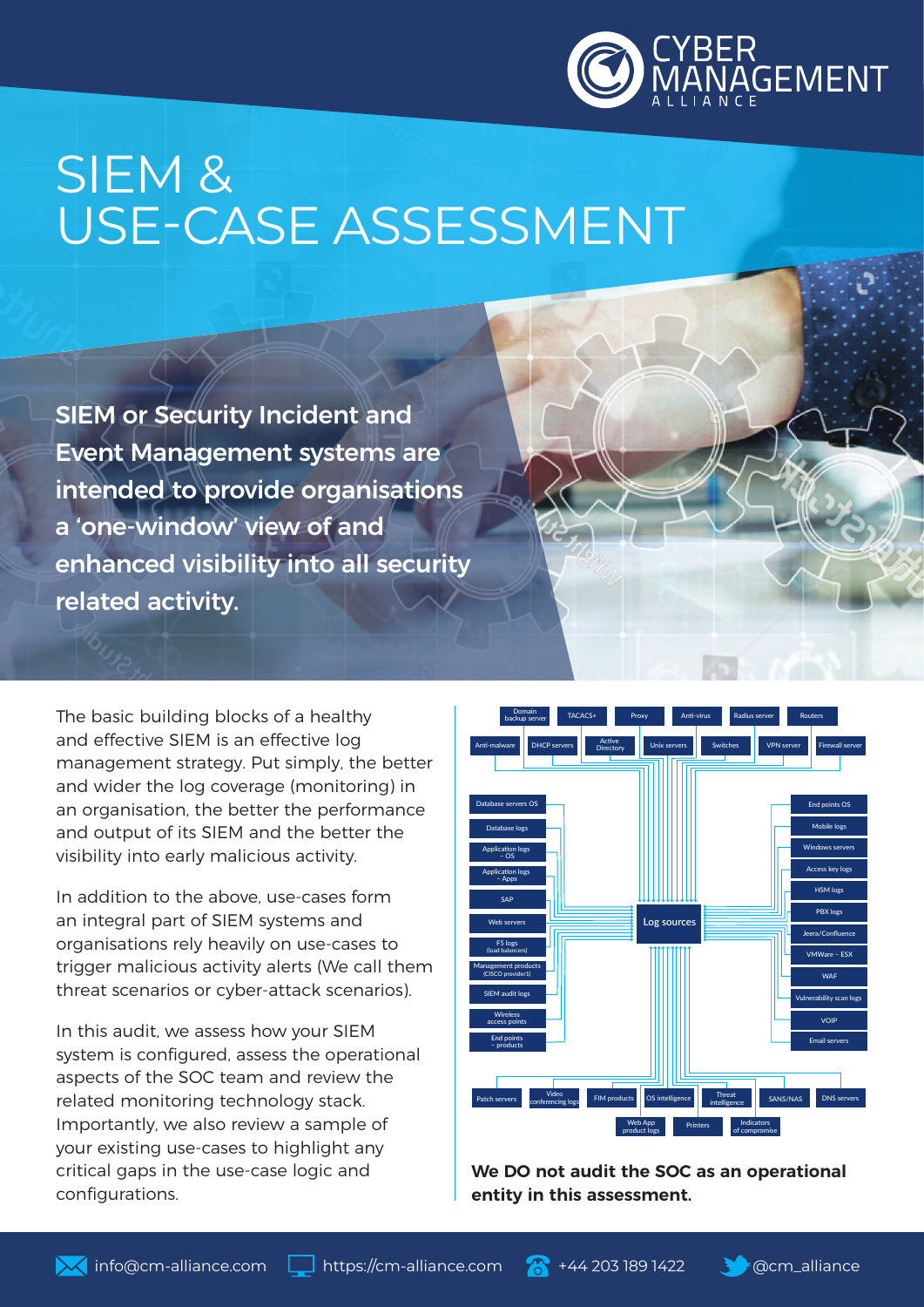# **Benefits:**



Determine if your current SIEM implementation, configuration and its coverage are fit-for-purpose.

Assess a sample of current 'use-cases' and alerts in the SIEM tool and determine if they align with your organisation's threats, threat actors and risk mitigation strategy.

Identify improvements in your monitoring and SIEM systems.

Recommend improvements in your use-cases and propose new, more relevant use-cases.

Pinpoint specific technical improvements to boost detection and response capabilities.

Identify potential cost savings on current and future spends.

#### **What We Examine:**

During our SIEM assessment, we will:

- Review your existing SIEM design.
- Review the use-cases (alerts etc.) that are configured.
- Review the monitoring policy, processes and standards.
- Gain an understanding of your technology landscape (infrastructure & application).
- Gain an understanding of the organisation's critical assets and risk appetite.
- Review incident triage, analysis and investigations.

#### **Stakeholders:**

One of the primary objectives of this exercise is to collate and understand what the expected outcome of the service is. We seek to speak to stakeholders including, but not limited to:

- Sponsors of the SIEM project.
- Service manager/service delivery managers.

The 'customer' or recipients of the SIEM service.

- Security analysts operating the SIEM.
- Head of Security Operations.
- Information Security representative(s).
- Threat intelligence operations.

## **Approach:**

We adopt the same rigour, discipline and evidence-based approach to all our assessments. In Phase 1 & 2, we are in a 'fact-finding' mode and want to read and consume all the necessary information. Although we speak to staff in Phase 1, we tend to have more meaningful discussions in Phase 3 as we are more informed and hence more prepared with the right questions.

#### Phase 1 & 2

#### **Obtain & Review** Understand Client business,

stakeholders & particpants

#### **Gain a better understanding**

- Organisational structure
- Regulatory & legal drivers • Business assets & controls
- External contexts
- 

#### **Identify & Confirm**

- Business critical assets
- Risk appetite, threats & threat actors

#### **Obtain & Review**

- Policies & Processes
- Logging policy • Past P1 & P2 Incidents
- Playbooks
- IR Plans & processes
- Training & Skills of Analysts
- Test reports
- Technology Stack



Phase 4

**Assess + Deep Dive**

• SIEM Configuration • Use-Cases • Logging coverage • Past incidents • Critical assets • Interview analysts • IR Plans & Processes

Phase 3

**Technology Walkthrough**



For the SIEM and technology assessments, we prefer technology walkthroughs so we can get a feel of the setup, mode of use and configurations. We also want to see the use-cases 'in action' and have an analyst walk us through several random use-cases and related incident tickets. We want to get a feel of what a 'day' looks like for the operator of the technology.

We then finish the assignment with a management report.